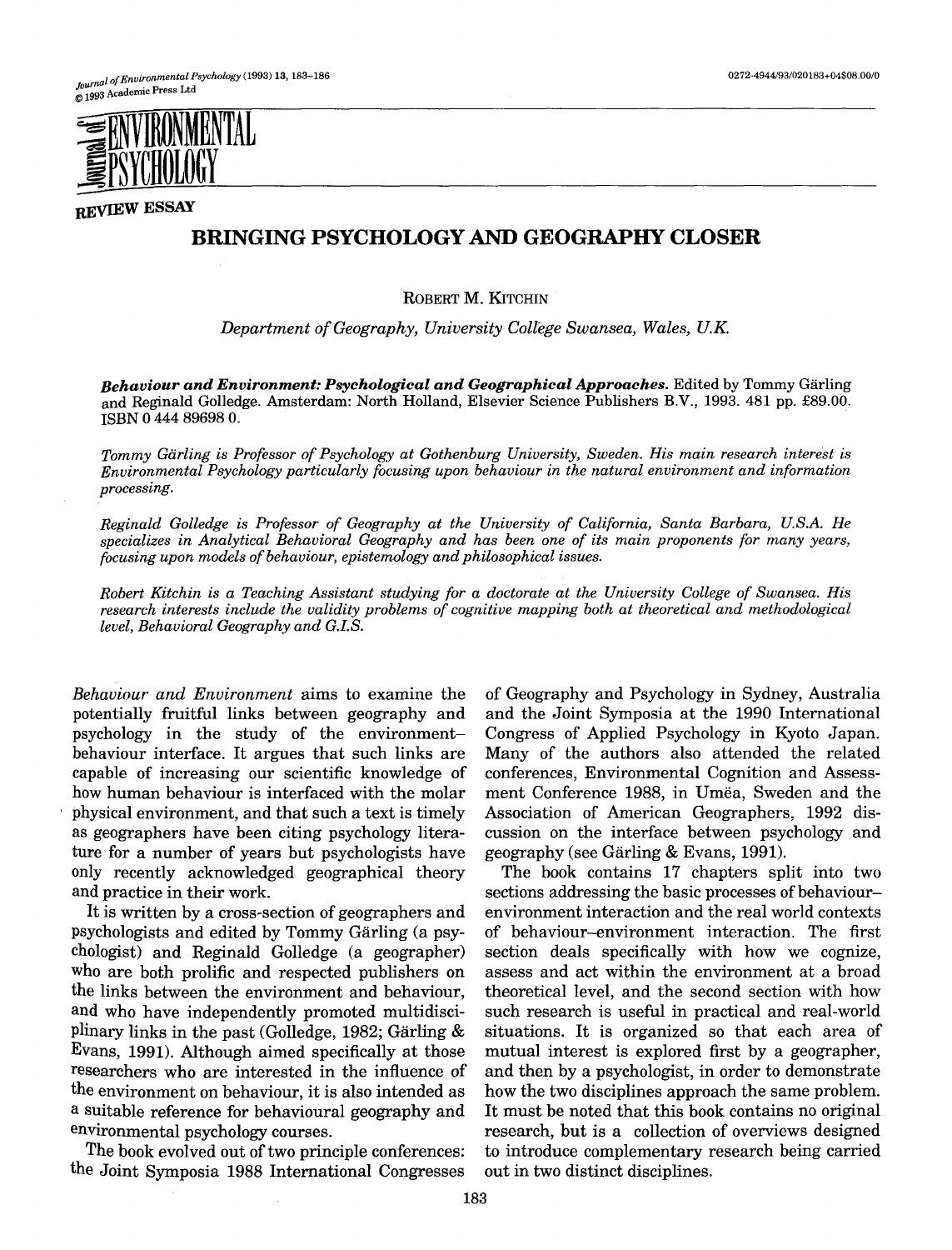*Behaviour and Environment,* when taken at the level of individual chapters, contains a set of wellwritten and structured reviews of research relevant to psychology and geography, but unfortunately when viewed as whole, one is left with a sense of disappointment and frustration at what could have been. What of its potential and the already explicit links between geography and psychology? The aim of the book was to give state-of-the-art reviews of several different areas of interest on the behaviourenvironment interfaces within which both psychologists and geographers are actively involved, to provide a fuller understanding than each discipline provides by itself, and to tear down the communication barriers between disciplines. Yet it is up to the reader to synthesize the chapters so that potential links are discovered. There are very few crossreferences, and no chapters that outline what could be achieved if the geographical and psychological approaches were integrated together. This is a shame, because with the exception of the opening chapter, the book contains 16 good review papers, and with minor alteration and editing it could have achieved its aims.

However, my major concern is that the book aimed to focus only on geographical and psychological approaches to the environment-behaviour interface. Although psychology and geography are without doubt the two largest contributors to environment-behaviour research there are others, such as architecture and planning, sociology, anthropology, cognitive science, and political science. These, although not quite as productive and as broadly based in their endeavours, have certainly contributed significantly to specific research areas, and yet these were barely mentioned. For a book trying to promote links between disciplines, a comment on the multidisciplinary nature of the study area, would have been appropriate, if only in a short section in the introduction chapter with some type of justification for their wholesale omittance.

The aim of any introduction should be to stimulate, but the introductory chapter, is the weakest of all the chapters, and fails to excite the reader. It does not provide a clear justification for the book, and thus fails to explain why links between the two subjects are important: Why is reading the book going to improve my research? The introduction lacks a detailed summation of the books contents; a resumé of the history of each subject; links between the subjects in the past (such as Downs & Stea, 1973; Moore & Golledge, 1976; Golledge & Rayner, 1982; Gärling & Evans, 1991); and why the book calls for such links. It should have also included a

detailed overview of the existing or potential links, with appropriate examples and a detailed summa. tion of existing differences, focusing particularly on philosophical (both environmental psychology and behavioural geography have their own sub. fields: behavioural geography, for example, can  $_{\text{be}}$ split into humanistic and analytical approaches) and methodological differences (techniques, scale, context). The introductory chapter seemed rushed briefly explaining the differences between psychological and geography but failing to outline how they could be integrated together to make a better whole Surely this is fundamental to a book of this type.

The individual chapters, however, make fascinating reading, each providing a broad overview of work being carried out in a particular field. Although not covering all of the relevant research topics, each chapter does manage to summarize a fair proportion of points, and it is certainly a book to refer students to. Key subjects omitted, that concern the environment-behaviour interface include reversing the question by asking how behaviour studies might influence planning of our environment (see Golledge & Timmermans, 1990; Aitken *et al.,* 1993). One of the largest research areas concerning environment-behaviour interface concerns the development of spatial and environmental cognition, and although learning is briefly covered, its application in the form of educational issues is not (see Spencer *et al.,* 1989; Matthews, 1992). Environment-behaviour research concerning special populations such as the mentally and physically disabled, the elderly and children are also omitted (see Golledge *et al.,* 1979, 1983; Cohen, 1982; Charness, 1985; Matthews, 1992; Golledge, 1993), along with overview concerning specific applications such as wayfinding (see Blades, 1991; Gluck, 1991; Golledge, 1992).

The paired papers, generally, fit neatly together, but unfortunately the first section of the book does not flow, it is a series of independent chapters coupled together, although the second section manages to hang together and is logically ordered. Maybe if chapters 6 and 7 (cognitive processes and cognitive maps) were swapped for 4 and 5 (affective reactions to, and cognitively-orientated appraisals of, environments), a more cohesive text could have been achieved whereby chapters 2 and 3 would have covered spatial cognition, leading into cognitive mapping (4 and 5), followed by environmental assessment (6, 7, 8 and 9), and finally environmental activity (10 and 11). Another improvement would have been a series of short overview chapters, elaborating on the potential for geographical and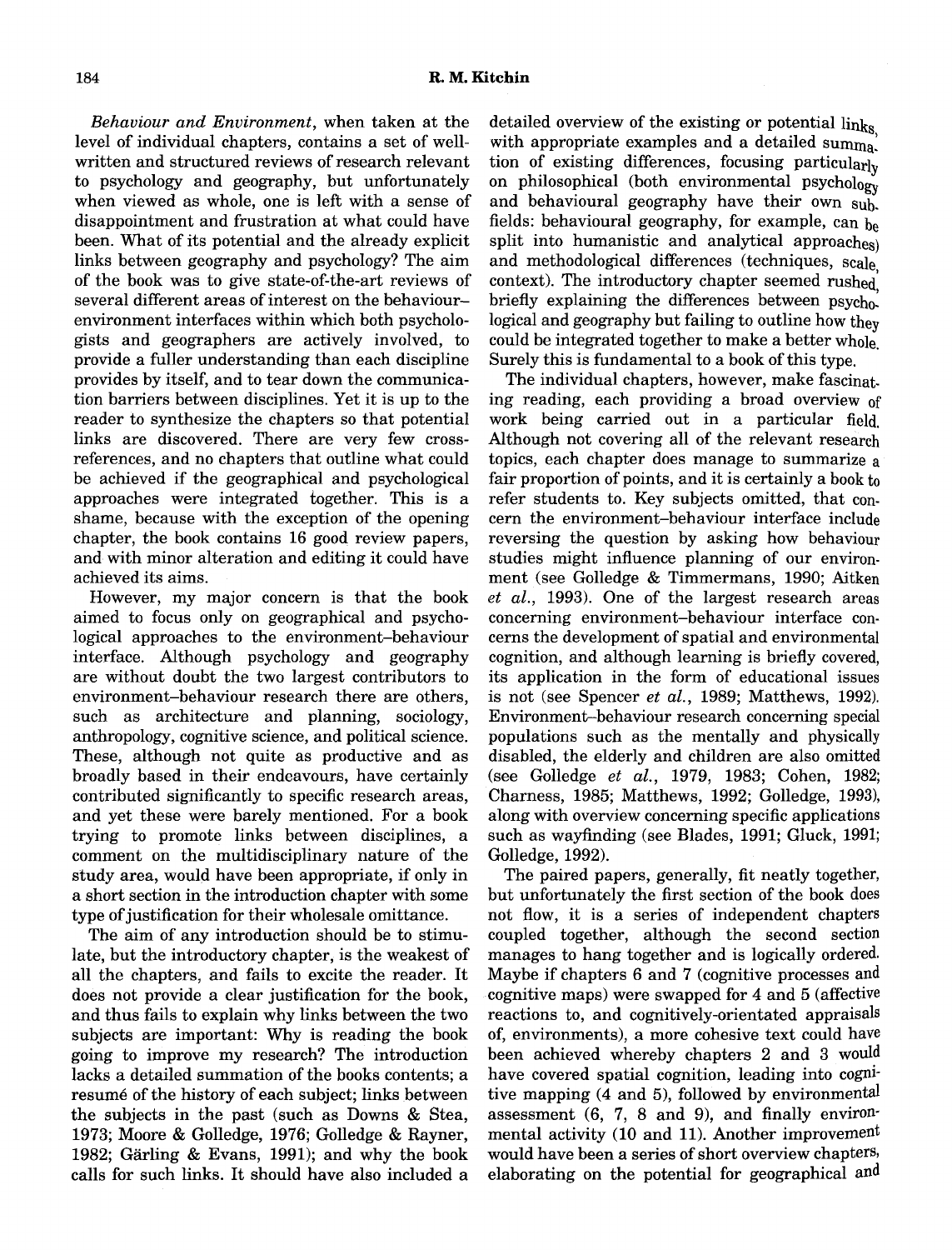**~**  eld of study. A second important omission is the sychological research integration in each specific lack of a concluding chapter designed to summarize the major findings of the reviews and suggesting where integration would be most beneficial.

More specifically, Robert Lloyd's chapter on cognitive processes and cartographic maps, the two chapters concerning environmental hazards (Kasperson  $\&$  Dow; Slovic) and the two discussing everyday activities (Hanson & Hanson; Garling & Garvill) are all excellent reviews, which manage to be enjoyable and easily understandable. Robert Lloyd's chapter is a particularly good review of an area of research which previously lacked a comprehensive overview, providing a detailed discussion of the relationship between cognitive processes, cognitive maps and cartographic maps and addressing problems concerning representation, interpretation and learning.

Hirtle's and Heidorn's chapter on the structure of cognitive maps, is probably the weakest of the overview chapters, concentrating only on research concerning hierarchical theories and priming processes. These are by no means the only theories on how we process and store data concerning the every day geographical environment (others include semantic networks, radical image theory, neoassociation, propositional/analogue, duel coding theory, holograms, genetic coding) and a balanced coverage of these would have greatly strengthened their review. Some sections of the other chapters may be tough reading for novices, where it is difficult to simplify complex ideas, but in general the authors have managed to make the book readable and understandable.

The potential links between psychology and geography are numerous, including the mutual development of reliable and experimentally sound methodologies, models, meta-models, theories, and paradigms. The next step in the collaboration should be to develop these potential links in an appropriate way. Cooperation should be promoted between researchers, with the aim of adopting a multidisciplinary stance, fostering an integrative framework within which research strategies, paradigms and theories can be moulded in order to produce a more coherent whole. At present the two subjects share the same interests, many research techniques for similar applications, and yet approach the same subjects using different philosophies and research strategies. If researchers work together in active collaboration and progress towards more comprehensive models and theories, understanding will increase.

Such a strategy will hopefully alleviate the

validity problems that currently exist and promote future research. This is starting to happen, with many geographers including descriptions of spatial development theory and cognitive processes in their work, although psychologists are much more unlikely to reference geographical literature. The problems of such an approach need to be explored, but the benefits are obvious. By combining the psychologists small-scale laboratory based methodologies, theories of development, cognitive processes, evaluations and beliefs, with geographers large-scale studies describing actual behaviour, and cognitions of the real world, understanding of spatial cognition, environmental cognition, assessment and activity and their roles in influencing behaviour could be increased, leading to better models of real world behaviour, with benefits for planning and education.

In conclusion, although the book fundamentally fails to show the reader the existing and potential explicit links, between these two disciplines beyond the subjects they share, it does provide a mass of implicit links, through a set of well-written and well-referenced chapters. As a reference book, for related undergraduate courses on behavioural geography or environmental psychology, it would be ideal because it provides a broad overview of how two different subjects approach the same problems and provides an up-to-date guide to the position of research.

Hopefully the book will achieve one of its aims and increase more cross-discipline research but specific advice on how to integrate particular research projects would have been especially useful when one has to consider the validity problems of doing so: Can theories from different philosophical backgrounds be easily integrated without corrupting its validity base? Are methodologies transferable across scales and contexts and what are the consequences to internal and external validity? There are numerous other similar questions, none of which are examined, or even mentioned beyond:

'The other barriers we leave to others to remove' p. ll.

The book's quality is that it contains a set of wellstructured and comprehensive overviews, and in an age when it is increasingly difficult to keep up with all the relevant current research, this book allows quick and easy access to a broad literature. It is an informative and enjoyable read, and would make an ideal book to add to the library of an institution offering courses in environmental psychology or behavioural geography. Perhaps a useful companion book could explore multidisciplinary research rather than just geography and psychology.